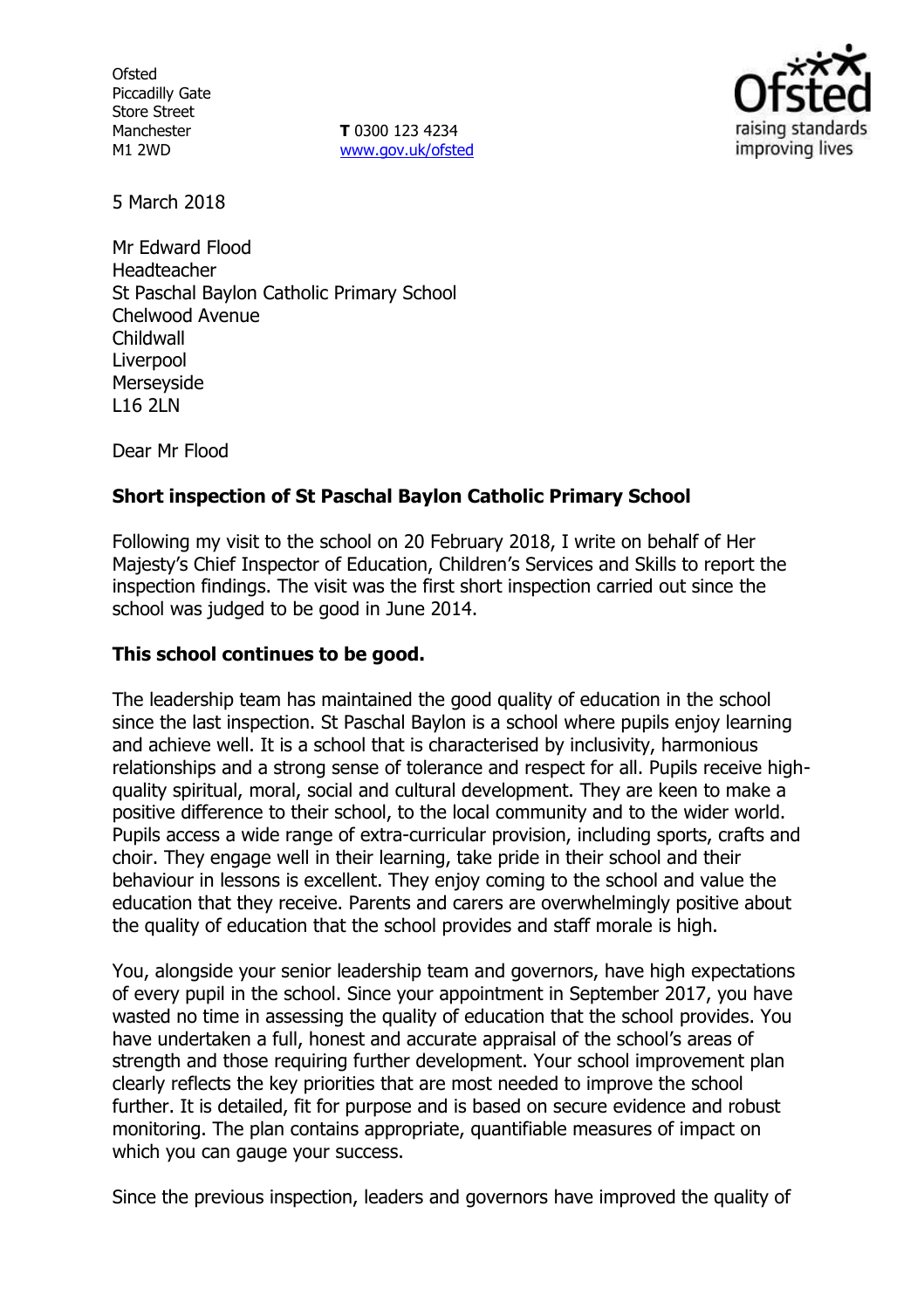

teaching and learning. You and your leadership team regularly monitor the effectiveness of teaching strategies on pupils' learning and progress. You ensure that staff have access to an effective ongoing training programme so that they are highly skilled practitioners. Most recently, you have ensured that teachers share good practice by visiting each other's classrooms to see the content and depth of the new national curriculum in action. You also ensure that teachers work alongside middle leaders in teams so that their knowledge of the curriculum and assessment continues to grow. This initiative builds leadership capacity in staff at all levels.

Governors have also increased their own capacity by undertaking a range of courses to develop their skills in holding leaders to account. Governors have reorganised their meetings so that there is a sharp focus on the progress of different groups. A core group of governors meets regularly with you to analyse pupils' performance and to challenge you to improve outcomes further. Consequently, most pupils make consistently good progress across the school from the early years to key stage 2.

Nonetheless, you and your leadership team are not content with consistently good progress. You know that your pupils can and should achieve even more. For example, when you took up post as headteacher, you recognised that teachers' assessment of pupils' work was not as rigorous as it could be. You have taken immediate steps to address this. You acknowledge, however, that teachers do not use their increasingly robust assessments to ensure that pupils make more rapid progress from their different starting points.

In addition, while leaders have focused effectively on improving pupils' writing skills, teachers need time to embed the new strategies that leaders have put in place to develop pupils' higher-order reading skills. This is because, while pupils make good progress overall in reading and writing, you acknowledge that too few reach the higher standard. They need even more difficult and demanding activities to help them to excel.

# **Safeguarding is effective.**

You ensure that a strong culture of safeguarding pervades. Staff receive highquality training and they are knowledgeable about safeguarding policies, practices and procedures. Governors fulfil their safeguarding duties effectively. Pupils feel safe in school and parents believe that their children are safe and well looked after. Pupils say that bullying is extremely rare and that they receive excellent support to enable them to stay safe online. They also value the strong pastoral support that they receive. Work with vulnerable parents and other agencies is effective. Your work to improve the attendance of disadvantaged pupils and those who have special educational needs and/or disabilities is also excellent.

#### **Inspection findings**

■ During this inspection, we agreed some key areas to investigate. The first of these areas was the progress made by girls in reading and mathematics by the end of key stage 2. While overall progress in mathematics is extremely strong, in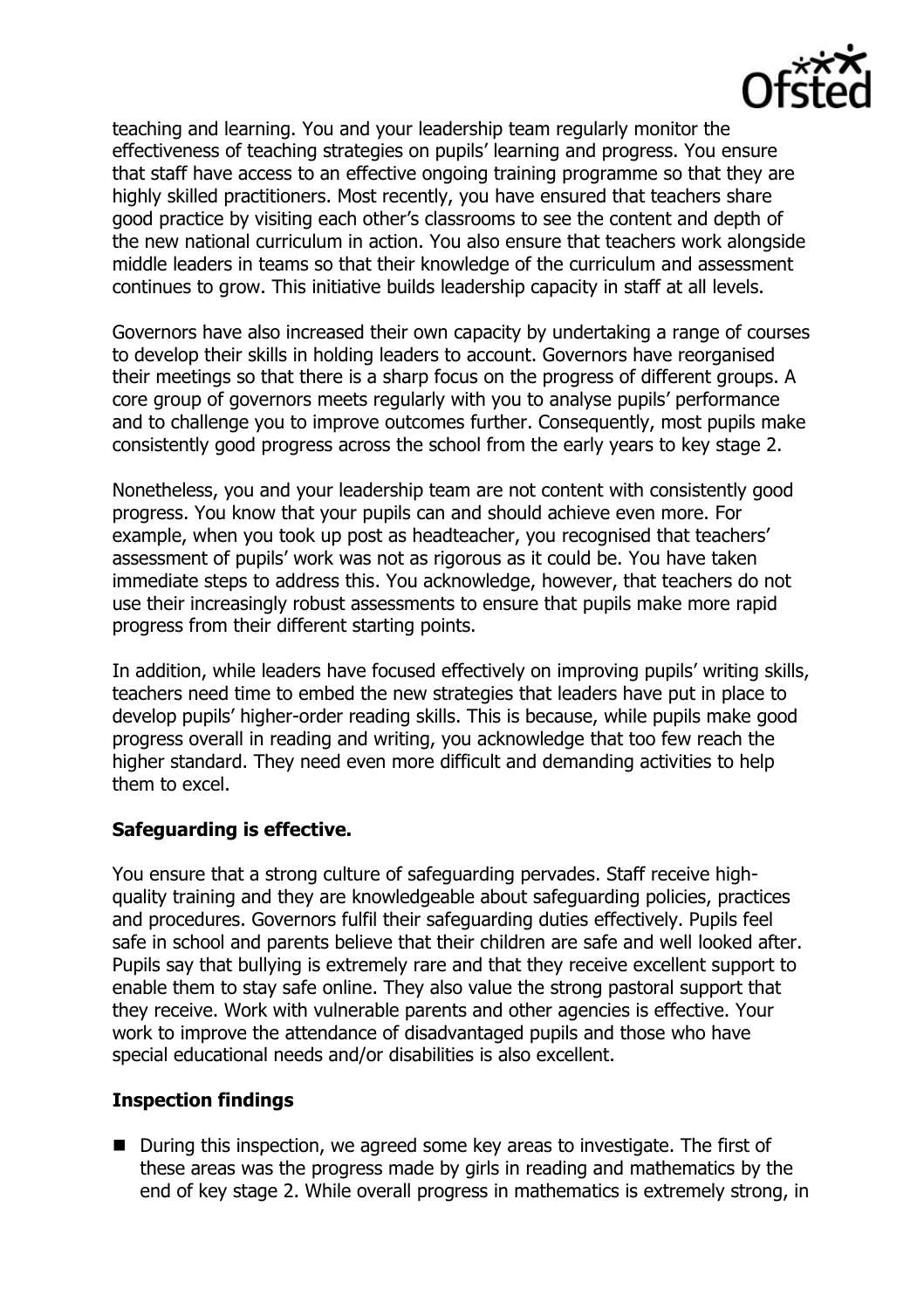

2017 the progress made by a small number of girls declined. In reading, this picture was replicated. There is clear evidence from lesson observations, work scrutiny and meetings with middle and senior leaders that this is not a trend. The progress that girls are making currently across the school in both reading and mathematics is good.

- You and your leadership team, however, are not satisfied with overall standards in reading. You have introduced significant changes to ensure that pupils' higher-order reading skills are developed so that more pupils excel and reach the higher standard. For example, there is a strong focus on increasing the sophistication of pupils' vocabulary, finely tuning pupils' inference skills and sharpening the questions that teachers ask them about key texts. You acknowledge that this remains a key area for further development.
- The second area for investigation concerned the progress that children make in the early years. In 2017, the proportion of children achieving a good level of development was slightly below the national average. Since your appointment, you have reviewed and strengthened assessment systems across the early years. Consequently, there is secure evidence that children make consistently good progress towards the early learning goals. Furthermore, early years leaders have an accurate understanding of the quality of the provision. The planning of the curriculum is effective and it inspires children to learn. The early years provision is extremely strong.
- The third area of focus was about how effectively leaders are securing improvements to writing in key stage 1. You continue to ensure that writing is a high priority across the school. Pupils' engagement in writing is clear. They take pride in their handwriting and produce good-quality work. Teachers exploit topics that are designed to engage pupils in writing. For example, 'hot boards' are used to deepen pupils' learning to support their writing. Pupils discuss texts and make predictions about what might happen. They respond to key questions about the topic and develop a secure understanding of grammatical concepts. Consequently, pupils make good progress overall. Nevertheless, you recognise that there is still some way to go to ensure that a higher proportion of pupils achieve greater depth in writing.

# **Next steps for the school**

Leaders and those responsible for governance should ensure that:

- $\blacksquare$  teachers and other adults embed the strategies that leaders have put in place to improve further the progress that pupils make in reading
- **a** a greater proportion of pupils achieve the higher standard in reading and writing
- $\blacksquare$  teachers use their rigorous assessments of where pupils are in their learning to design activities that promote more rapid progress.

I am copying this letter to the chair of the governing body, the director of education for the Archdiocese of Liverpool, the regional schools commissioner and the director